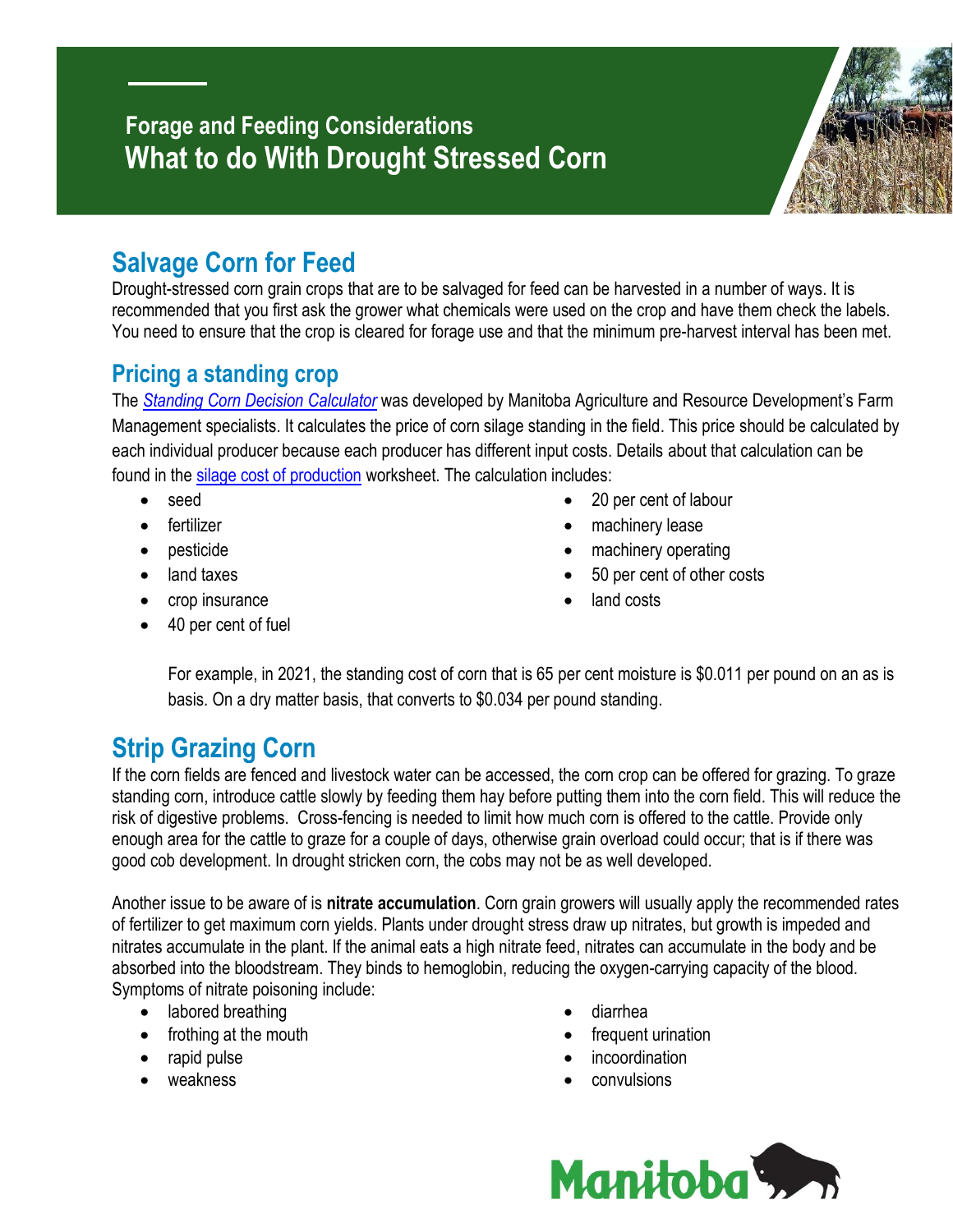Death may occur three to four hours after an acute lethal dose. Post-mortem examination reveals dark, chocolate-colored blood. Sub-lethal doses may result in loss of appetite, lowered milk production, slow growth and abortions. For a more detailed discussion on nitrates, please refer to [Managing Nitrate](https://www.manitoba.ca/agriculture/livestock/beef/pubs/managing-nitrate-contaminated-feeds.pdf)  [Contaminated Feeds.](https://www.manitoba.ca/agriculture/livestock/beef/pubs/managing-nitrate-contaminated-feeds.pdf)

Additional management information can be found at [Grazing Cattle on Corn.](https://www.gov.mb.ca/agriculture/crops/crop-management/forages/pubs/grazing_cattle_on_corn.pdf)

When fencing is not available, other options include making chopped corn silage, round bale silage (RBS) and use of corn stover, if the grain was harvested. These options are further outlined below.

### **Chopped Corn Silage**

Making corn silage helps lessen nitrate concentrations. Silage can also be mixed with other low nitrate feeds and help extend feed supplies. You can expect high nitrate levels in the bottom portion of the plant. To avoid the nitrates, the chopper head can be set higher to leave a six-inch stubble. The ensiling process can reduce nitrate levels by 30 to 60 per cent.

#### **When should you harvest?**

Drought affects the whole plant moisture content. When drought slows plant growth and delays maturity, the moisture content will be higher than is suggested by the appearance of the crop.

Many producers want to start chopping when the corn looks dry, however you should never judge dry matter (DM) by just looking at a plant. DM is often lower than what it appears, therefore a whole plant dry matter test is the best indicator for establishing plant maturity and planning the harvest date.

Independent of the drought conditions, always use 32 to 35 per cent DM (68 to 65 per cent moisture) as the basis for when to harvest corn for silage that will be put up in bags, pits, piles or upright silos. An easy method to determine forage dry matter can be found in this article **Province of Manitoba** | agriculture - Harvesting and Storage [of Quality Hay and Silage.](https://www.gov.mb.ca/agriculture/crops/crop-management/forages/harvesting-and-storage-of-quality-hay-and-silage.html)

#### **What is the quality of drought-stressed corn silage?**

Drought-stressed corn silage is about 85 per cent to 100 per cent of the energy value of regular corn silage, depending on the number of ears on the stalk. The protein content can be slightly greater than regular corn silage. Research has shown that the concentration of starch decreases in the drought-stricken corn, but the concentration of soluble sugars increases.

Soluble sugars are essential for the fermentation process to occur in silage making, and lactic acid production is enhanced with a good supply of soluble sugars. Additionally, when corn is harvested earlier for silage, lower yields are expected with increased digestibility. Increased digestibility results in a greater portion of energy that is captured by the animal.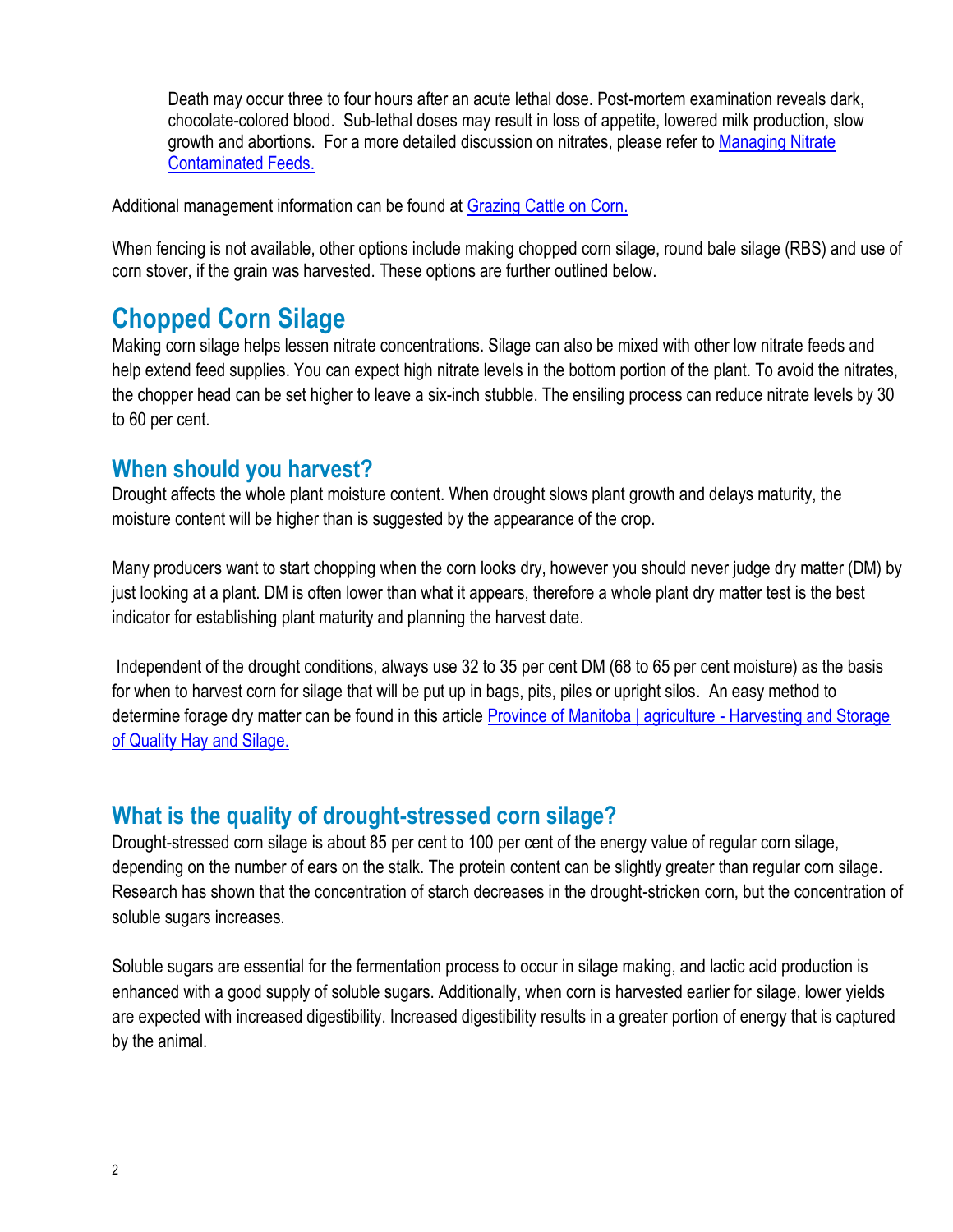Before feeding, take a representative sample and have the silage sample tested for moisture, pH, energy (Total Digestible Nutrients, TDN percentage), crude protein (CP percentage) and nitrates. Test results can be used to identify what you need to feed and any supplements that need to be provided. Corn silage can be very good quality and can extend feed supply when feeding it with other average to lower quality feeds.

|                                           | % Dry Matter, (percentage of |       |                 |
|-------------------------------------------|------------------------------|-------|-----------------|
| <b>Silage Type</b>                        | moisture)                    | TDN % | CP <sub>%</sub> |
| Well-eared Corn Silage <sup>1</sup>       | 35(65)                       | 70    | 8.0             |
| Drought-stressed Corn Silage <sup>1</sup> | 35(65)                       | 65    | 11.1            |
| Corn Silage <sup>2</sup>                  | 35(65)                       | 64    | 10              |
| Barley Silage <sup>2</sup>                | 37(63)                       | 63    | 11.1            |
| Alfalfa- Grass Silage <sup>2</sup>        | 43 (57                       | 60    | 14.6            |

<sup>1</sup> Adapted from AS 1182 Alternative Feeds for Ruminants and nutrient analysis conducted at NDSU Corn silage: [How much can you feed to a calf?](https://www.ag.ndsu.edu/livestockextension/corn-silage-how-much-can-you-feed-to-a-calf) — Livestock Extension (ndsu.edu) <sup>2</sup>Cowbytes V5.31 AAFRD

### **Corn Round Bale Silage**

If you have never made chopped silage or do not have the means to feed chopped silage, round bale silage (RBS) may be the way to go. It is important to check that your bale handling equipment can handle the heavier bales; RBS bales can weigh as much as 2,800 pounds for a six-foot bale.

The best amount of moisture content for RBS is 55 per cent moisture. As with chopped silage, moisture test the crop before you decide to start baling. Do not cut more in one day than you can bale, stack or wrap individually in a day. Bale at 40 to 60 per cent moisture. Baling too wet results in butyric acid (sour silage) production and increases the likelihood of frozen bales. Baling too dry results in greater quantities of air in the bale and mouldy silage. Seal the bales in plastic as soon as possible, and always on the same day. Storage options include using sheet plastic over a pyramid stack, a single-row tube and tube wrapping, or individual bale wrap. More layers of plastic wrapping may be required because the coarse corn stems will easily poke through the wrapping. Monitor the silage wrap for holes and tape holes shut with duct or construction tape. Be careful when moving the bales so you don't puncture the plastic.

In general, it takes about four weeks (or more depending on temperature and internal bale conditions) for the ensiling process to finish for RBS. Feed test before you feed the silage so you can adjust to what your animals need and supplement with minerals and vitamins accordingly. When you're having a silage sample tested, make sure you get a pH value. It indicates how well the forage ensiled. Good acid production with a pH lower than 4.5 will stabilize the forage. If the pH is over 5, the forage will not be as stable and should be fed out before the next spring.

As with chopped silage, if the crop contains higher levels of nitrates, the ensiling process can reduce the nitrate level, however, the reduction of nitrates is less for RBS than it is for chopped silage. It is recommended that you send a representative silage sample into a lab for testing. Have them analyze the sample for feed quality and for the amount of nitrate in the finished ensiled feed. For more information on RBS, visit the following link: [Baled Silage Production.](https://www.gov.mb.ca/agriculture/crops/crop-management/forages/pubs/baled_silage_production.pdf)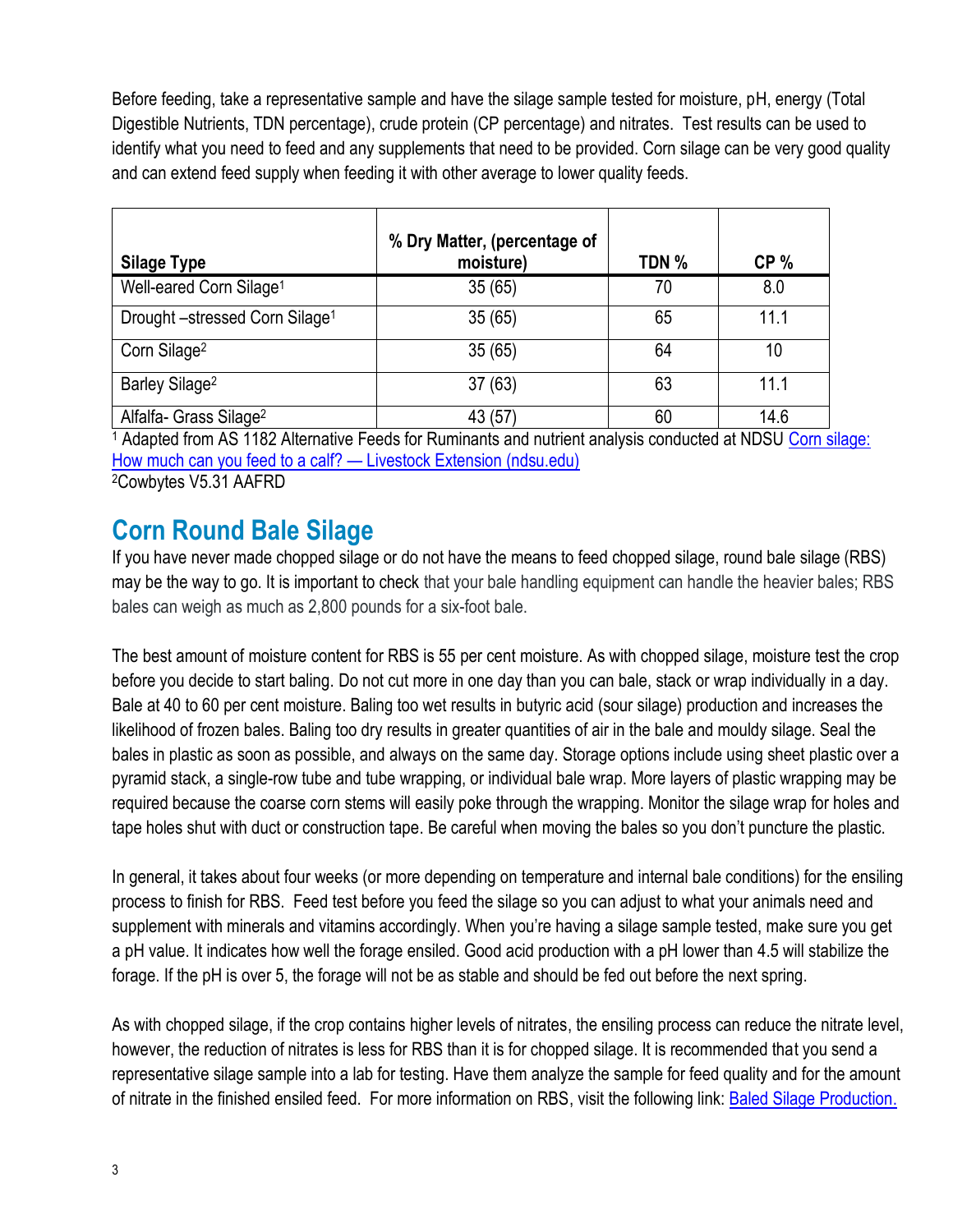### **Baling Corn Stover**

The valuable components of corn stover, in terms of feed, are the leaf and husk because they are the most digestible, but they only make up about 40 per cent of the residue produced. Research has shown that the husk is 60 per cent digestible, the leaf is 46 per cent digestible and the cob and stalk are only 35 per cent digestible. A bale of corn stover with more leaf and husk and less stalk and cob would have greater energy content. As such, corn harvesting and baling technologies that alter the proportions of plant parts in the baled residue can potentially improve the feeding value of corn residue. It does this by increasing the proportion of more digestible parts, compared with less digestible parts.

The key challenge with fall harvest is the stover moisture content. Dry stover can be harvested with good quality product up to 25 per cent moisture. Above that amount of moisture, spoilage can occur. Nitrates still exist in the corn stover and do not decline as they do in the ensiling process, so use caution when feeding.

Harvesting wet corn stover is an option to increase feed quality and palatability, but this does come with additional cost. Moisture levels can be 30 to 50 per cent and bales should be tightly wrapped in plastic to allow for fermentation to occur, over four to eight weeks. Fermentation will be slowed as ambient temperatures decline into the fall. For information on the costs of wrapping bales, see Manitoba Agriculture and Resource Development's Hay: Round Bale and Silage Production Costs [\(XLS](https://www.gov.mb.ca/agriculture/farm-management/production-economics/pubs/cop-forage-alfalfa-hay.xlsm) 255 KB or [PDF](https://www.gov.mb.ca/agriculture/farm-management/production-economics/pubs/cop-forage-alfalfa-hay.pdf) 1 MB) [Province of Manitoba | agriculture -](https://www.gov.mb.ca/agriculture/farm-management/production-economics/cost-of-production.html) Cost of Production.

### **Ammoniation of Corn Stover**

Ammoniation of low-quality forages, like cereal straw and corn stover, results in more digestible forage. It does this by exposing more structural carbohydrates for the rumen microbes to breakdown, which will increase the ruminal passage rate and dry matter intake (DMI). In some cases, because increased nitrogen from the ammonia leads to increased rumen degradable protein (RDP), there is an improvement in microbial efficiency.

Research out of Nebraska (Conway et al. 2019) compared a conventional rake-and-bale system to using a Cornrower attachment chopping only two rows of stem, but it had no impact on intake of non-ammoniated residue. A much greater increase in dry matter digestibility (10 per cent units) and an increase in intake were observed with ammoniation of the corn residue. The study demonstrated the continued utility of ammoniation as a practical and effective method of improving digestibility of corn residue for use in ruminant diets. Most importantly, this study showed that ammoniation and selective harvest effects are additive, resulting in significant improvements in both digestibility (16 per cent units) and intake of corn residue.

A random selection of 12 bales (90 per cent DM) from each of the harvest methods was stacked in a pyramid arrangement, on top of six-millimetre black plastic, with treatments randomly distributed throughout the stack. Bales were covered using six-mm black plastic, and composted soil was piled around the base of the stack to seal the edges. Anhydrous ammonia was applied via one injection point at 5.5 per cent of DM in July of 2015, and the cover remained in place for 33 days.

For more information on ammoniation of low-quality forages, see [Province of Manitoba | agriculture -](https://gov.mb.ca/agriculture/crops/crop-management/forages/print,ammoniation-of-forages.html) Ammoniation of [Forages.](https://gov.mb.ca/agriculture/crops/crop-management/forages/print,ammoniation-of-forages.html)